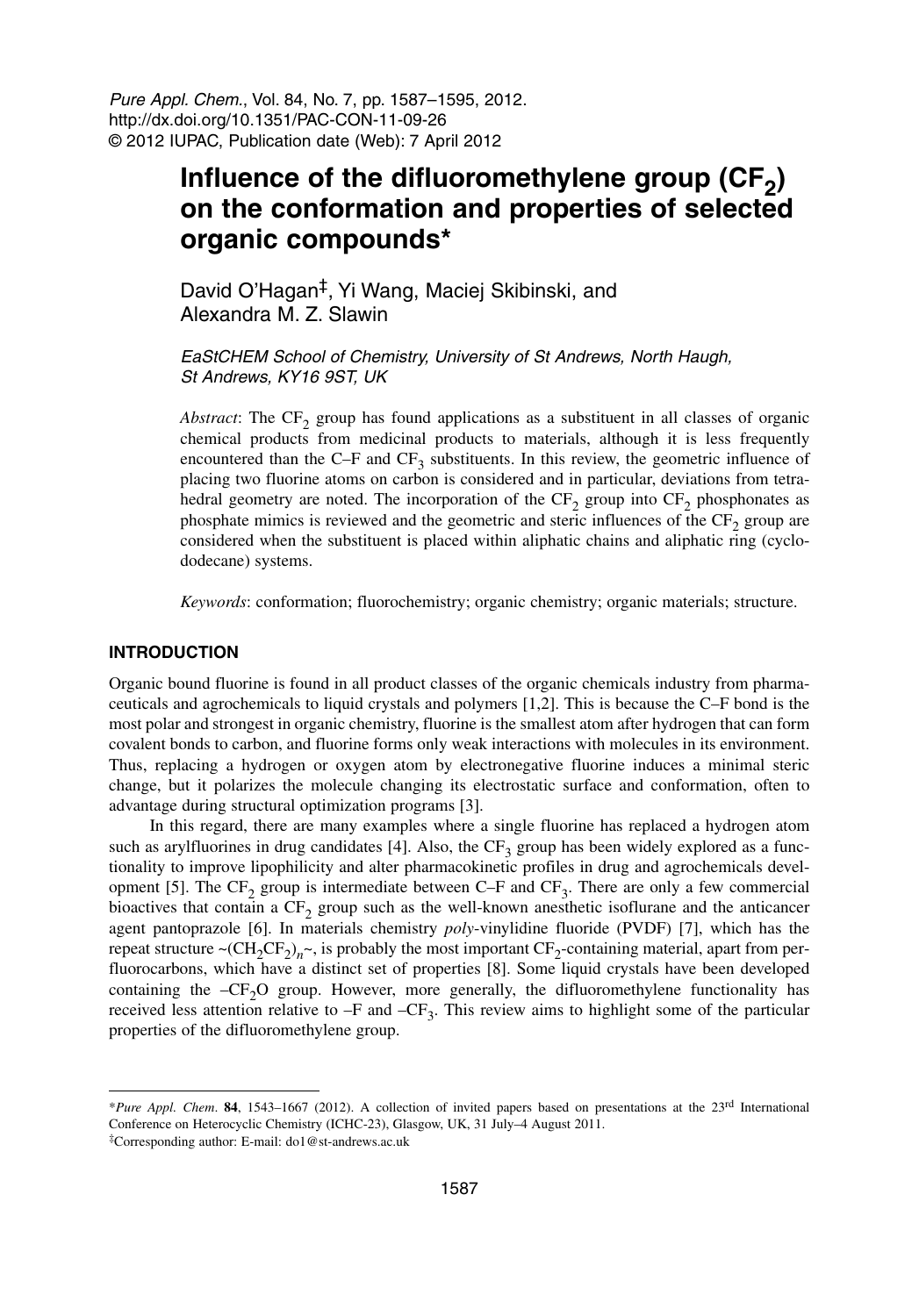# **GEOMETRY OF THE CF2 GROUP**

The  $(sp_3)CF_2$  group has a modified hybridization relative to  $(sp_3)CH_2$ . The replacement of the two hydrogen atoms of a methylene by fluorine atoms leads to widening of the  $C-CF<sub>2</sub>-C$  angle and narrowing of the F-C-F angle [9]. This is evident from searches of the crystallographic data [9,10]. Most recently, e.g., when all of the  $\sim CH_2CF_2CH_2\sim$  motifs deposited in the Cambridge Crystallographic Database were evaluated for bond angles, then the histograms in Fig. 1 emerged [10]. It can be seen that the average C-CF<sub>2</sub>-C angle is around 118 $^{\circ}$  and the average F-C-F angle around 104 $^{\circ}$ .



**Fig. 1** Illustrates two histograms (a) and (c) which report a range of angles from 24 structures containing 39 ~CH<sub>2</sub>CF<sub>2</sub>CH<sub>2</sub>~ motifs within the Cambridge Crystallographic Database. (a) C-CF<sub>2</sub>-C angles; (c) F-C-F angles; (b) is an illustrative summary of the average angles in this study [10].

This trend is most straightforwardly observed in going from propane to 2-fluoro and then to 2,2-difluoropropane (Fig. 2). Bond angle data have emerged from a combination of theory and electron spectroscopy data [11,12], and there is a progressive widening of the C-C-C angle as one and two fluorine atoms are introduced onto the central carbon of propane.



**Fig. 2** Progressive angle widening progressing from propane to 2-fluoro and then to 2,2,-difluoropropane.

This trend in angle widening is also apparent in the progressively fluorinated methane series,  $(CH<sub>4</sub>, CH<sub>3</sub>F, CH<sub>2</sub>F<sub>2</sub>, CHF<sub>3</sub>, CF<sub>4</sub>)$  (Fig. 3). Methane and tetrafluoromethane are perfectly tetrahederal, however, a distortion in tetrahederal geometry is apparant in each of mono-, di-, and tri- fluoromethane [13,14]. For example, the F-C-F angle (108.4º) in difluoromethane is significantly narrower than tetrahedral, and the H-C-H angle (113.8°) is significantly wider. A similar trend is found in trifluoromethane.

This angle-widening phenomenon has been subject to a range of interpretations. The most straightforward explanation is a valence shell electron pair repulsion (VSEPR) analysis where the relatively electron-rich C–C and C–H bonds repel each other by comparison with the relatively electrondeficient C–F bonds, which then close up on each other, despite the -ve charge density and lone pairs on the fluorine atoms [15]. Other interpretations suggest increased *p*-orbital character for bonding to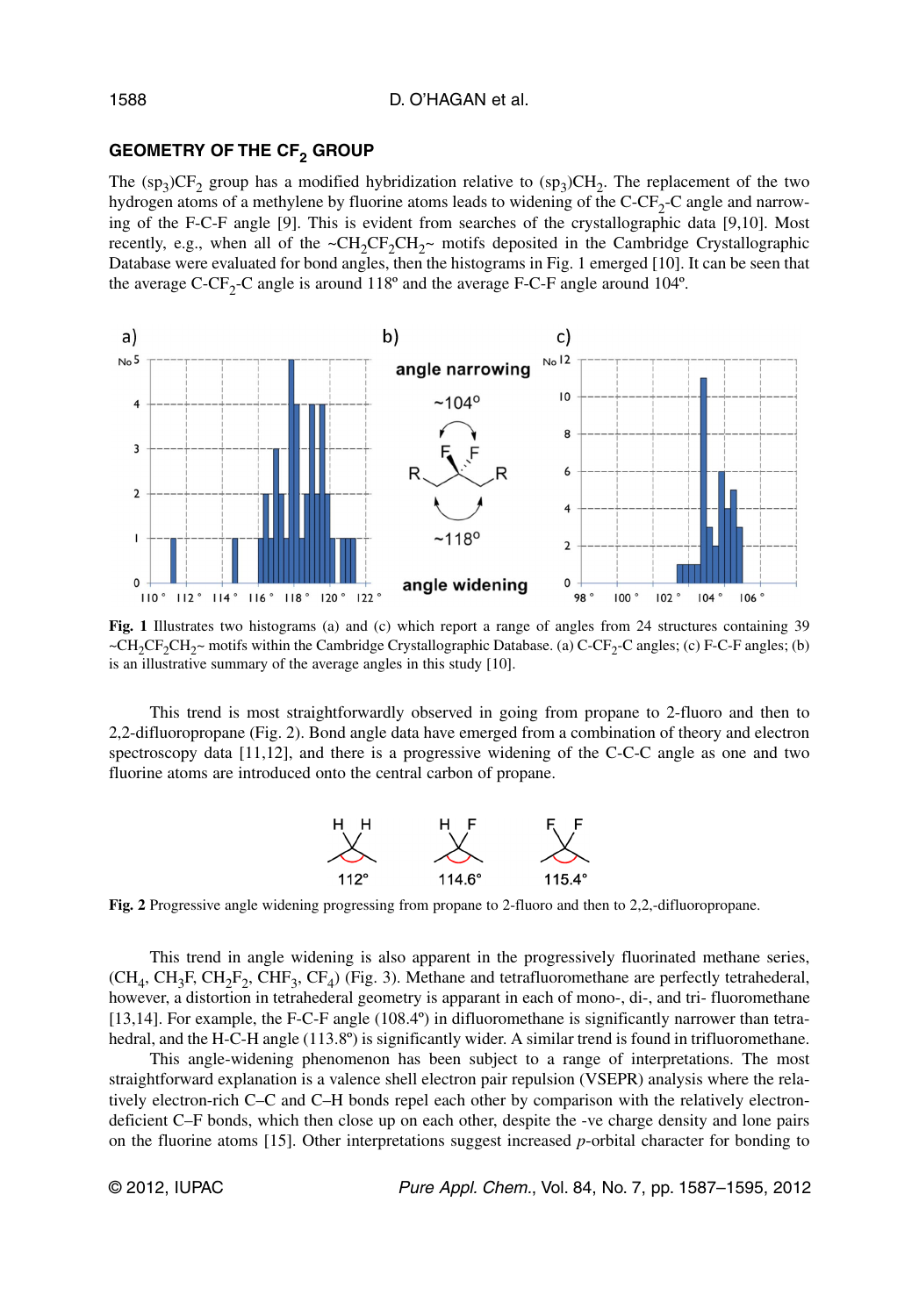

**Fig. 3** Bond angles in methane and the fluoromethane series.

fluorinated carbon, owing to a lowering (increased stabilization) of the  $C_{2s}$ -orbital energy [16]. This analysis is consistent with a narrowing of the F-C-F angle. Additionally, Donald et al. [14] have proposed that the observed H-C-H angle widening could be accounted for by intramolecular, electrostatic attraction between the polarized  $\delta$ +H and  $\delta$ -F atoms in difluoromethane.

# **POLARITY OF THE CF<sub>2</sub> GROUP**

It is interesting to note that for the series of progressively fluorinated methanes (CH<sub>4</sub>, CH<sub>3</sub>F, CH<sub>2</sub>F<sub>2</sub>,  $CHF<sub>3</sub>$ ,  $CF<sub>4</sub>$ ), difluoromethane has the largest dipole moment of the series, perhaps unexpectedly larger than trifluoromethane (Fig. 4) [14]. Thus, the  $CF_2$  group emerges as a candidate group for incorporation into molecules that might benefit from high polarity and low viscosity. Indeed, this is the case in organic materials where the  $CF_2$  group finds itself as a useful motif for incorporation into liquid-crystalline scaffolds [17].



**Fig. 4** Dipole moments of fluorinated methanes [14].

Polyvinylidine fluoride is the most important piezo- and pyro-electric polymeric material owing to the CF<sub>2</sub> groups (Fig. 5) [7]. The CF<sub>2</sub> dipoles orient in the same direction when placed under stress (e.g., electric field), and thus the material becomes polarized perpendicular to the carbon chain. The material then expands or contracts as the polarity of the external field direction changes [18].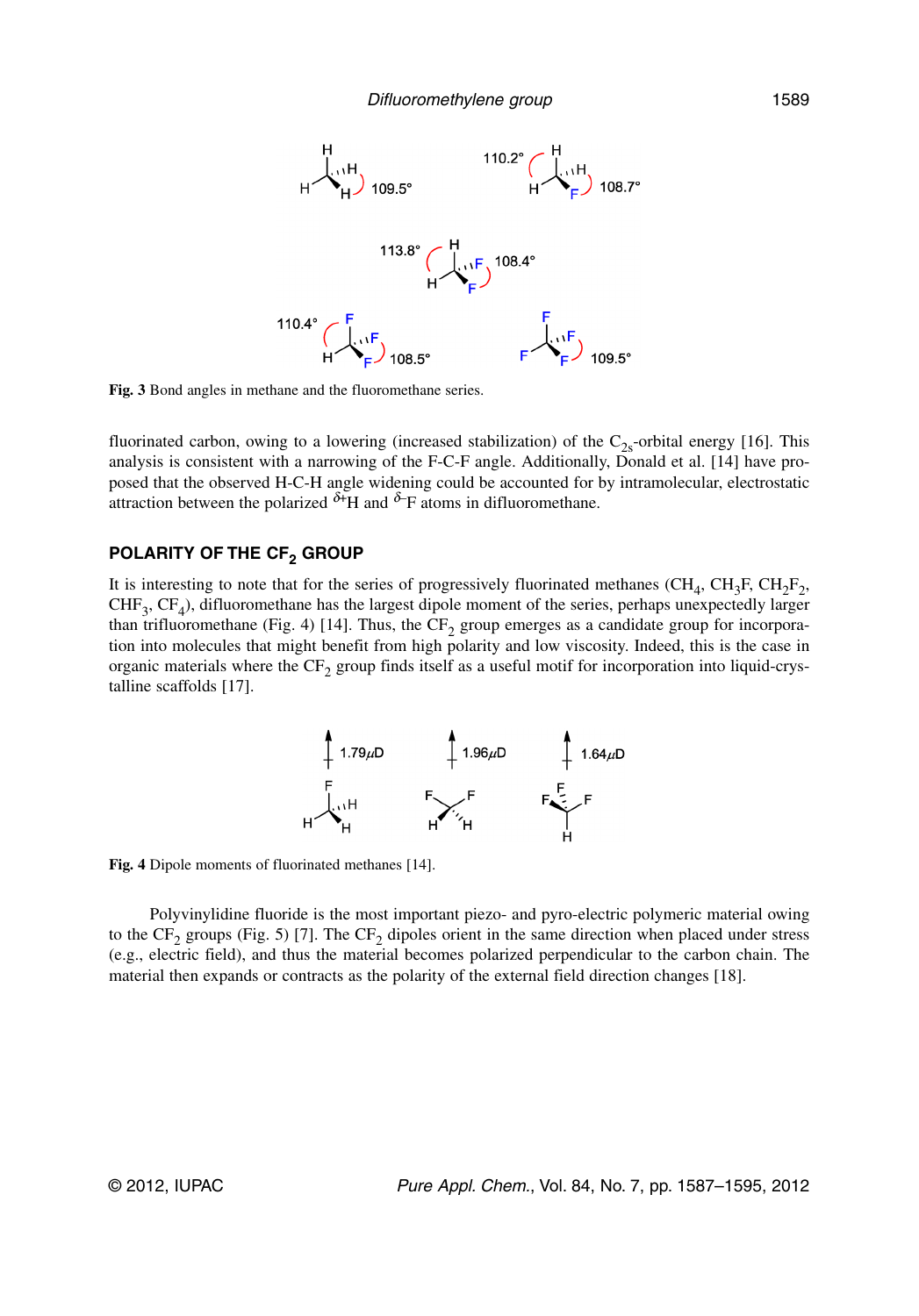D. O'HAGAN et al.



**Fig. 5** The piezoelectric response of PVDF in an alternating electric field.

# **CF2 PHOSPHONATES**

Perhaps the most widely investigated aspect of the  $CF<sub>2</sub>$  group has been its replacement for oxygen by  $CF_2$  to generate  $CF_2$  phosphonates as phosphate mimics. This idea was first introduced by Blackburn et al. in the early 1980s (Fig. 6) [19] where they prepared phosphonates including a series of adenosine triphosphate analogues **1**, where the bridging P–O–P bond was replaced by a series of analogues, including NH, S, CH<sub>2</sub>, and CF<sub>2</sub> [19a]. This study concluded that the CF<sub>2</sub> analogue 1c was the most similar to oxygen as an ATP analogue when considering  ${}^{31}P$  NMR and  $pK_a$  data. These observations opened up a new research area, and it was particularly applied to monophosphonates as phosphate mimetics [20,21].



**Fig. 6** Blackburn's ATP analogues [19].

Comparisons of the phosphonate  $pK_a$ 's and the C-X-P geometry of the  $CF_2$ -phosphonates relative to its analogues  $(X = O, CH<sub>2</sub>, CHF)$  became relevant. Appropriate amino phosphonates were prepared and single-crystal structures solved to obtain structural data (R-X-P angles) such that the geometry of selectively fluorinated phosphonates could be compared to the parent monophosphonate (Fig. 7) [22,23].

It is clear from Fig. 7 that the C-X-P angle widens as we progress from the  $CH<sub>2</sub>$ -P to CHF-P to  $CF<sub>2</sub>-P$  phosphonate. Thus, increasing the fluorination changes the hybridization at carbon. The angle widening suggests the  $CF_2$  phosphonate most closely mimics the phosphate C-O-P group. Titrations revealed that the second  $p\tilde{K}_a^2$  of the monofluorophosphonate has the closest value to the phosphonate. Nonetheless, when a phosphate is functional as its dianion in vivo then the  $CF<sub>2</sub>$  phosphonate mimic will secure full ionization in the dianion form. There have been several examples of selectively fluorinated phosphonates prepared and explored as phosphonate mimics in enzymology. For example, the monoand di-fluorophosphonate analogues of *sn*-glycerol-3-phosphate are good substrates for the enzyme glycerol-3-phosphate dehydrogenase (Fig. 8) [22].

© 2012, IUPAC Pure Appl. Chem., Vol. 84, No. 7, pp. 1587–1595, 2012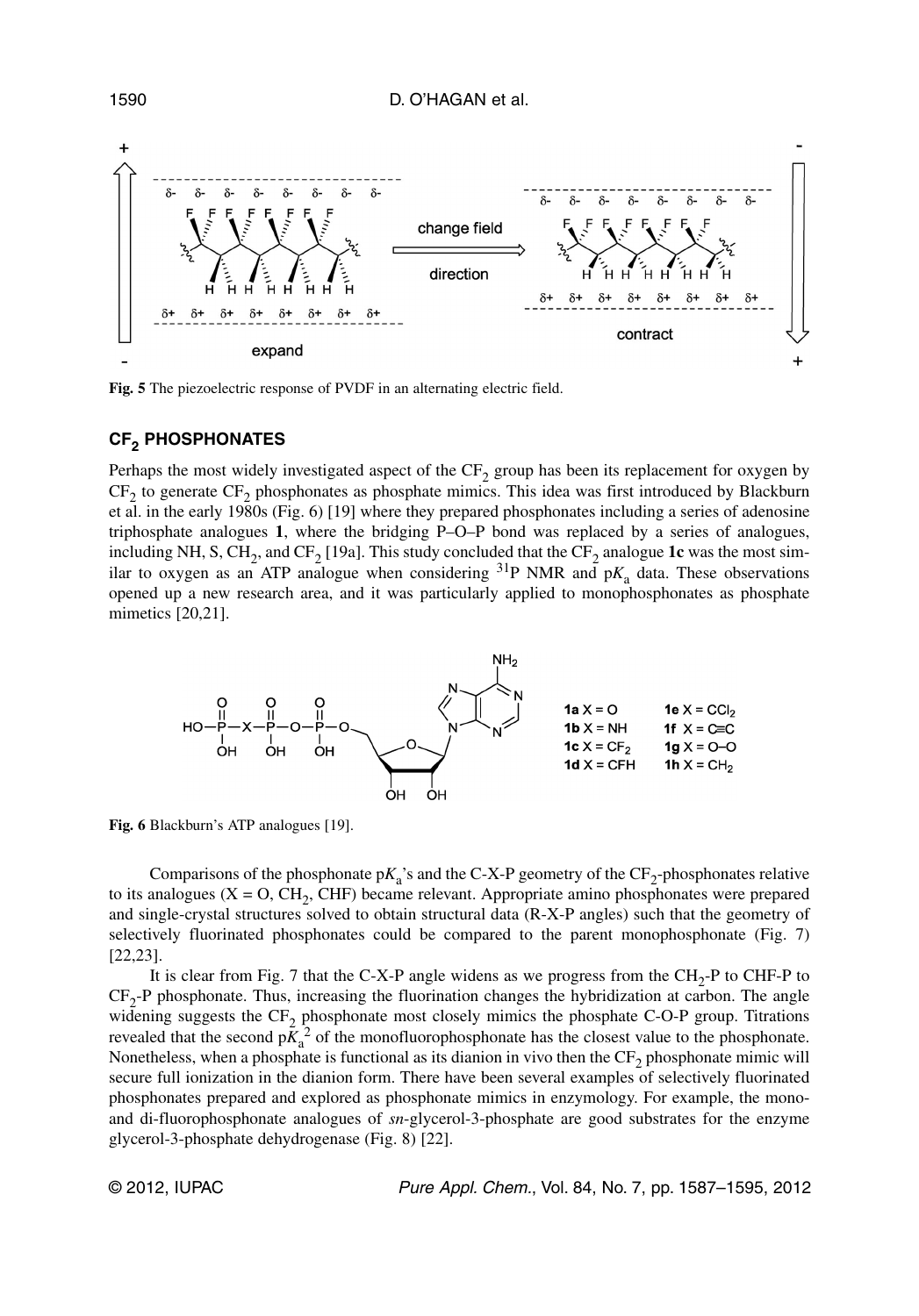

**Fig. 7** Comparison of the C-X-P angles and  $pK_a^2$  of phosphate and its phosphonate analogues.



**Fig. 8** Fluorophosphonate analogues of *sn*-glycerol-3-phosphate [22].

# **CF2 CONTAINING FATTY ACIDS**

It is interesting to explore the change in physical properties of a compound where the  $CH<sub>2</sub>$  group has been replaced by  $CF_2$  [9]. In this regard, fatty acids present a useful motif for such a functional group conversion because the change can be made remote from the carboxylic acid head group, and thus any changes in physical properties can be attributed primarily to steric and geometric effects, rather than the electronic influence of the  $CF_2$  group. In this context, stearic acids have been prepared with one  $2c$  and two fluorines **2d** at C-12. The analogue **2b** with fluorine at C-2 was also compared, to illustrate the dramatic effect of placing the fluorine close to the carboxylic acid moiety. These stearic acids were then converted to their corresponding tristearins **3b–d** by esterification with glycerol (Fig. 9).



**Fig. 9** Preparation of selectively fluorinated tristearins by condensation of stearic acids and glycerol.

© 2012, IUPAC **Pure Appl. Chem., Vol. 84, No. 7, pp. 1587–1595**, 2012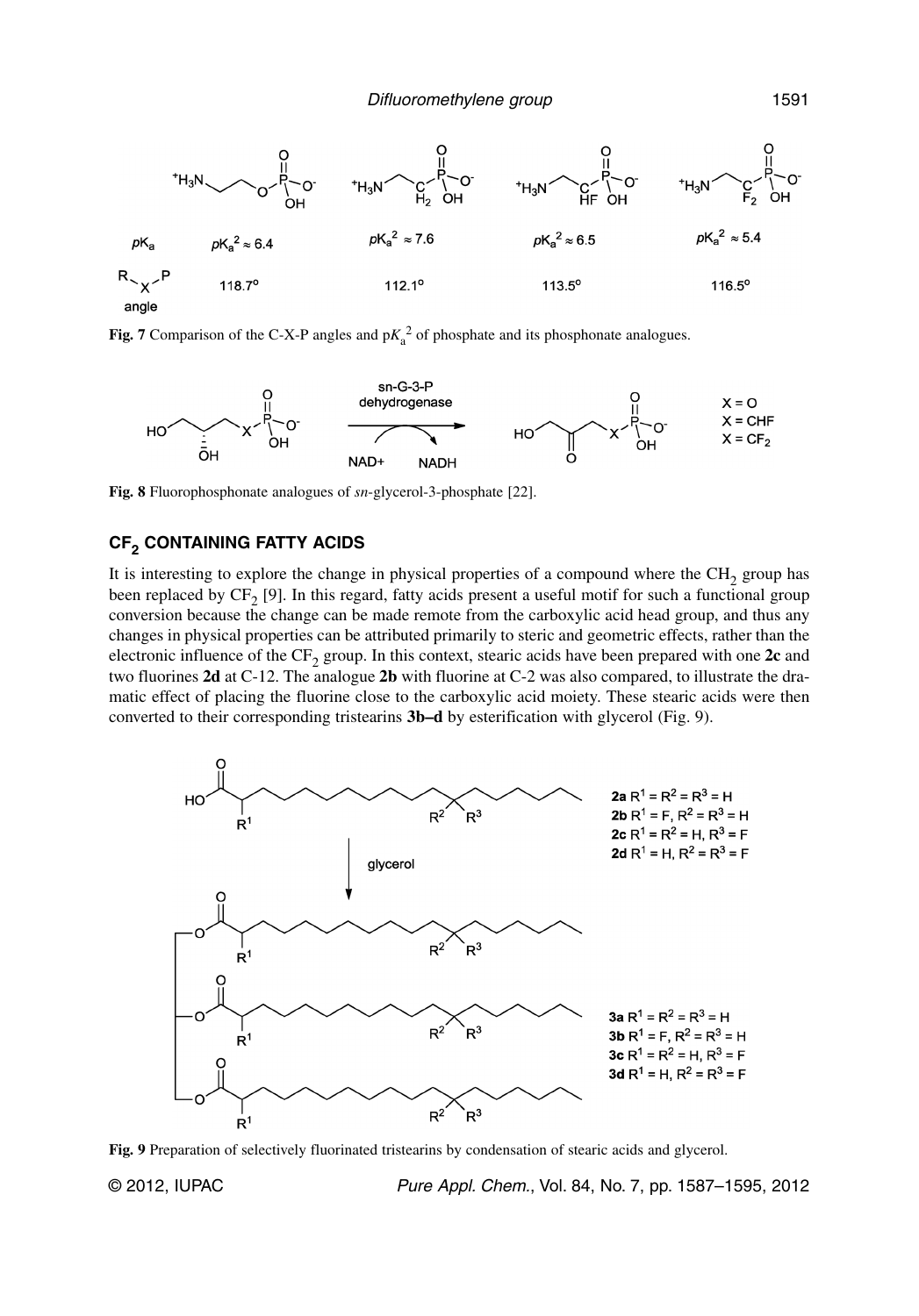#### D. O'HAGAN et al.

Tristerin **3a** has a very well defined polymorphism, and the polymorphic behavior of the selectively fluorinated analogues was compared directly with tristearin by differential scanning calorimetry (DSC) over a 100 °C temperature range. Also, their relative melting points were compared. The data are presented in Fig. 10. The 2-fluoro analogue **3b** is a white amorphous solid with the lowest melting point, and as expected had the least similarity to tristearin. It is clear that tristearin and 12-fluorotristearin are very similar, both regarding their melting points and their polymorphism profile, suggesting that a single fluorine in the middle of the chain does not significantly change the overall physical properties of the material. However, the 12,12-difluoroanalogue has a lower a to b transition and a lower overall melting point. Thus, the  $CF_2$  appears to be increasing chain disorder relative to –CHF and –CH<sub>2</sub>.



**Fig. 10** DSC thermogram of tristearin **3a** and fluorinated tristearins **3b–d** [9].

The nature of the free stearic acids **2a–d**, carrying CH<sub>2</sub>, CHF, and CF<sub>2</sub> at C-12 was explored with respect to their ability to form monolayers on the surface of water by recording pressure-area isotherms in a Langmuir trough. Again, stearic acid **2a** and the mono-fluoro analogue **2c** displayed similar behavior, however, the introduction of a second fluorine  $(CF_2)$  at C-12 led to increased disorder and generated a far less stable monolayer (Fig. 11). These observations are rooted in the change in hybridization at the difluoromethylene carbon. The C-CF<sub>2</sub>-C angle widens to ~116–118°. This angle widening relaxes the steric interaction between 1,4 hydrogens, which now allows the chain to twist and deviate from the more generally favored *anti-*zig-zag conformation commonly associated with hydrocarbon chains. Thus, replacement of a  $CH_2$  by two fluorines (CF<sub>2</sub> group) in an aliphatic chain increases conformational disorder and lowers melting points.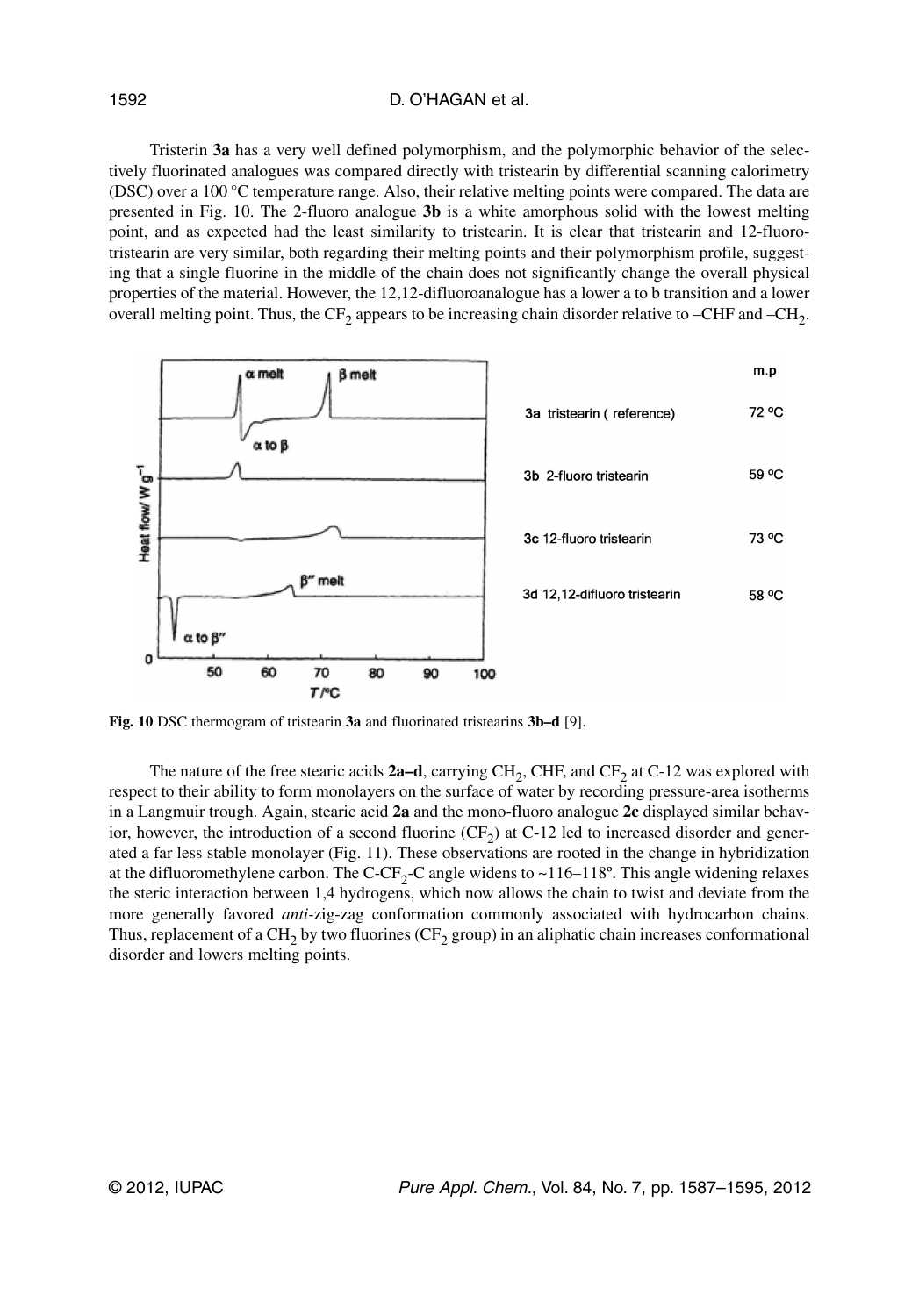

**Fig. 11**  $CF_2$ -functionalized aliphatic chain introduce increased conformational disorder.

# **CYCLODODECANES AS A FRAMEWORK FOR CF2 INCORPORATION**

In 1960 Dunitz and Shearer solved the structure of cyclododecane by a combination of X-ray diffraction and computational analysis [24]. Their deduced structure is shown in Fig. 12. Cyclododecane is the first of the cycloalkanes that is a solid at room temperature (mp 64 °C), and unlike many medium-sized rings, it has structural integrity. It is a square [3333] type structure, with nonequilvalent edge and corner CH2 groups. The structure also reveals *endo* and *exo* hydrogens, with eight *endo* hydrogens, four above and four below the ring plane arranged in a square relationship. These hydrogens tension the structure with transannular interactions because they are at van der Waals contact distances.



**Fig. 12 (**a) Dunitz and Shearer cyclododecane X-ray derived structure [24]. **(**b) Disordered 1,1-difluoro cyclododecane structure [10].

The question arises as to what will happen with a  $CF<sub>2</sub>$  group. Will it occupy a corner or an edge location if incorporated into cyclododecane?

Cyclododecane containing one  $CF_2$  was prepared and is a nice crystalline solid, however, it proved difficult to obtain a good single-crystal X-ray crystal structure. Diffraction analyses indicated a square structure with significant disorder, similar to the original cyclododecane structure examined by Dunitz and Shearer. However, there is clear diffraction density at the corner locations associated with the fluorine atoms, despite the considerable molecular disorder in this pseudo  $C_4$  system. In order to achieve higher order in the cyclododecane structure, two  $CF_2$  groups were incorporated, and they were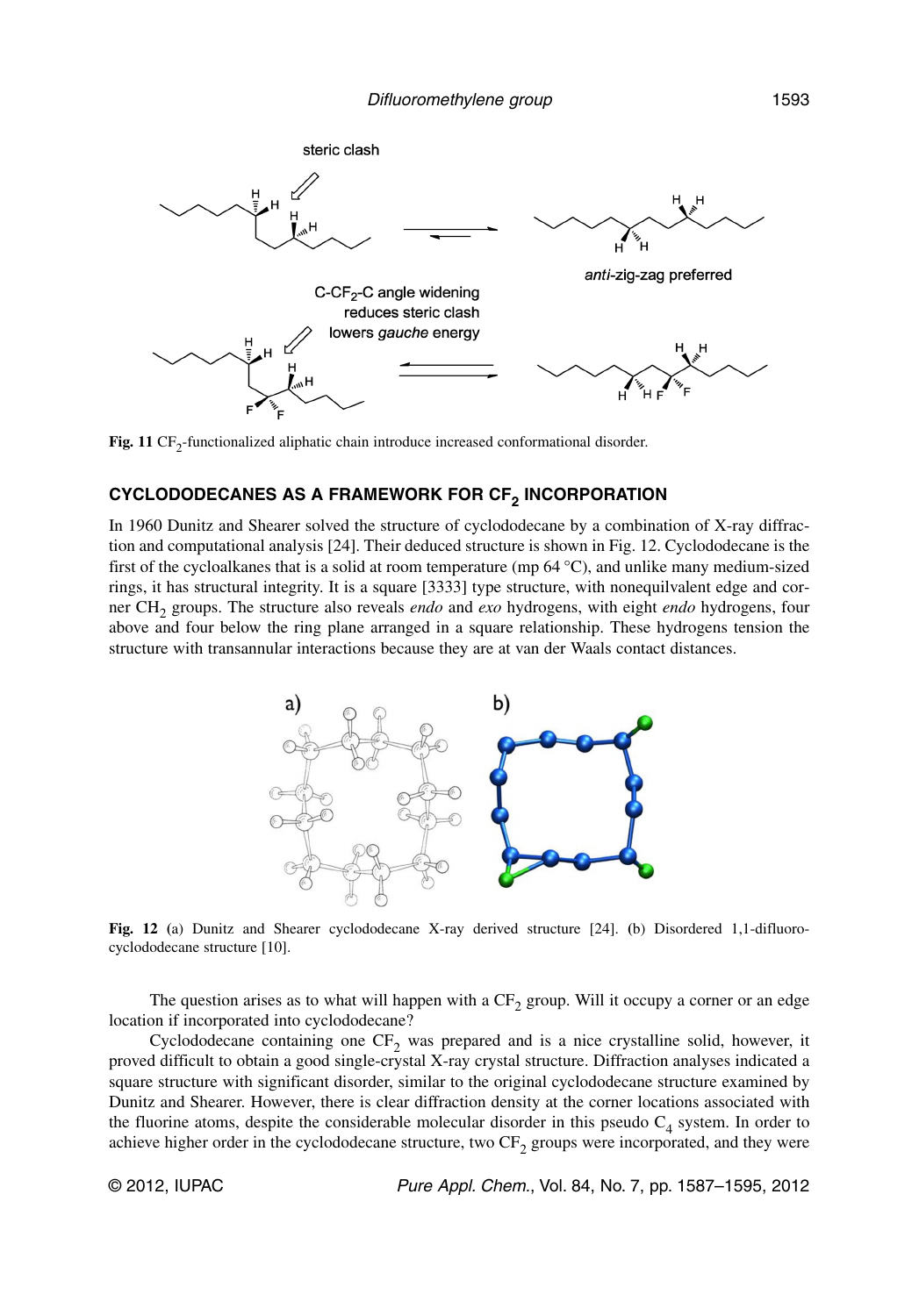#### D. O'HAGAN et al.

designed with a regiochemistry such that they would locate at corner positions of the [3333] structure. Thus, 1,1,4,4,- and 1,1,7,7-tetrafluorocyclododecanes were prepared. These were nice crystalline solids, and the resultant X-ray derived structures confirmed that the CF<sub>2</sub> groups were securely located at the corners. A closer analysis of these structures reveals that the  $C-CF_2-C$  angles are wider than the  $C\text{-}CH_2\text{-}C$  angles within each ring (Fig. 13). This has the effect of increasing the distance between pairs of 1,4-hydrogens traversing the  $CF_2$  corners relative to that distance traversing the  $CH_2$  corners, in a similar manner to that discussed for stearic acid and the tristearins above (Fig. 11). Thus, the angle widening with the concomitant relaxation of 1,4-H,H distance releases angle strain and stabilizes these structures. If a  $CF<sub>2</sub>$  was located at an edge, this would have the effect of projecting one fluorine atom into an *endo* orientation across the top of the ring. Although the size of the fluorine is small, and the smallest available substituent after hydrogen in organic chemistry, the increased size of the fluorine will clearly add to the transannular strain in this highly tensioned ring system. Thus, there are mutually exclusive factors influencing the preference for  $CF<sub>2</sub>$  to locate at the corner of the cyclododecane ring systems. In this study, a 1,1,6,6-tetrafluorocyclododecane was also prepared to test the system. This molecule was designed to force a  $CF<sub>2</sub>$  to the edge if the ring persisted to adopt a [3333] square-type structure. However, this material, which was a crystalline solid, gave rise to a solid-state structure that had now puckered to a [4332] conformation as shown in Fig. 13. Thus, the  $CF<sub>2</sub>$  forces a new corner for itself, presumably to avoid projecting fluorine into the ring in an *endo* orientation.



**Fig. 13** (a)  $1,1,4,4$ -, (b)  $1,1,7,7$ -, and (c)  $1,1,6,6$ -tetrafluorocyclododecanes [10]. The CF<sub>2</sub> groups occupy corner locations and will distort the ring to achieve this.

In conclusion, examples are highlighted to outline the comparative geometric and electronic influence of replacing difluoromethylene for methylene or oxygen in selected molecules. It is the most polar form of fluorine at carbon and is attractive in the design of polar organic materials. An enduring characteristic of the  $CF_2$  group is the significant change in hybridization at carbon relative to  $CH_2$ , with a widening of the  $C-CF_2-C$  angle greater than tetrahedral and perhaps a counter-intuitive narrowing of the F-C-F angle. This is general for aliphatic  $CF_2$  groups, but it is also evident in  $CF_2$  phosphonates, providing them with both a geometric and electronic similarity to the phosphate group. This geometric change (angle widening) has been shown to confer stability when judiciously placed at the corner of cyclododecane rings, to relieve transannular strain, but more generally  $CF<sub>2</sub>$  incorporation leads to increased conformational disorder in aliphatic chains, as the angle widening accommodates conformational disorder.